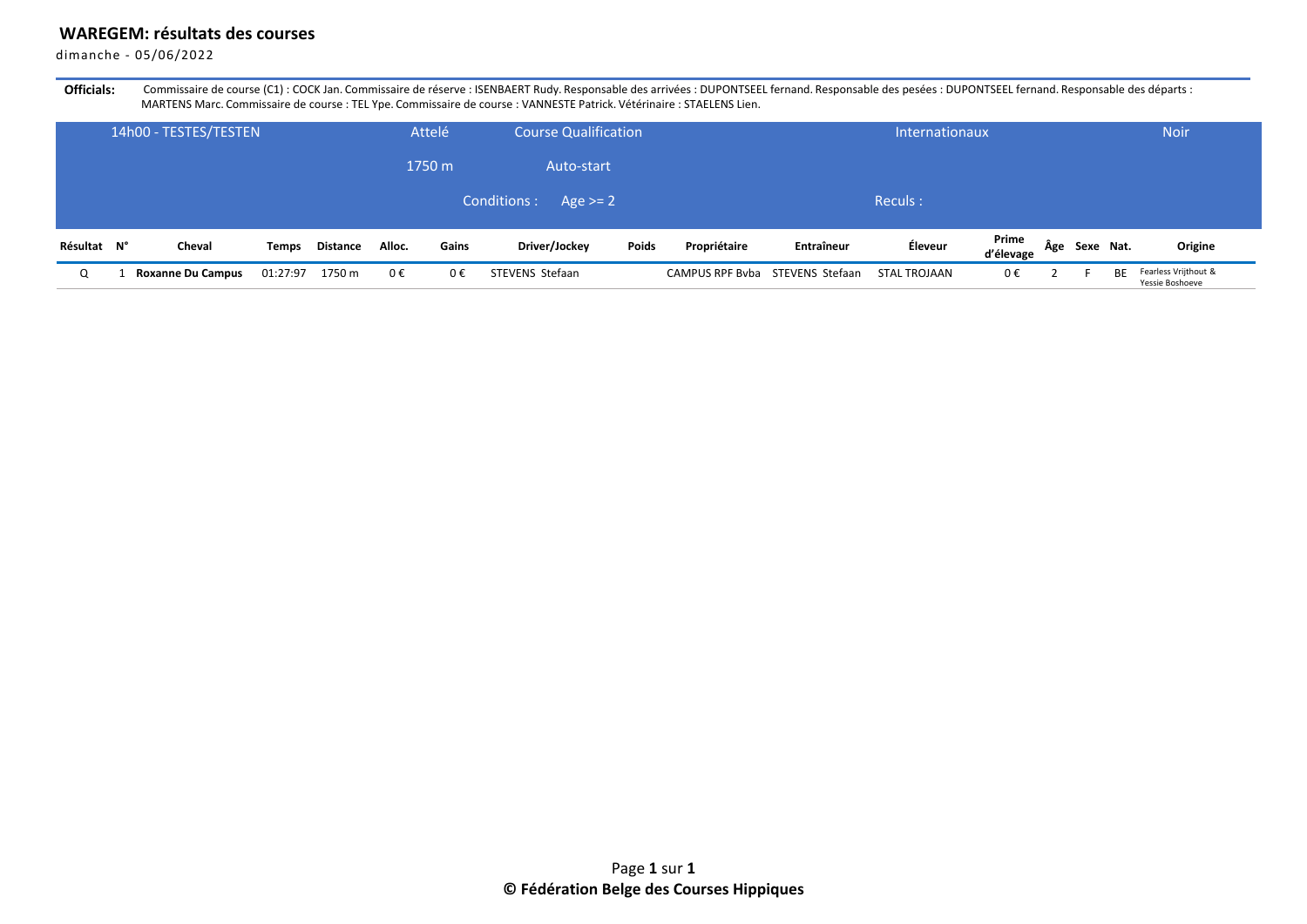| $N^{\circ}1$   |                | 14h30 - EQUINEVET & BAKKERIJ<br>MOLLY (bijzondere premies van de<br>west-vlaamse)                     |              |                 |         | Attelé<br>2400 m | Course<br>Auto-start                              |              |                               |                               | Bleu-foncé                |                    |                |               |           |                                         |
|----------------|----------------|-------------------------------------------------------------------------------------------------------|--------------|-----------------|---------|------------------|---------------------------------------------------|--------------|-------------------------------|-------------------------------|---------------------------|--------------------|----------------|---------------|-----------|-----------------------------------------|
|                |                | Allocation (800€): 384€ / 192€ / 80€ / 64€ / 40€ / 24€ / 16€<br>Élevage (160€): 80€ / 40€ / 24€ / 16€ |              |                 |         |                  | Conditions:<br>Gains $\Rightarrow$ 1200€, age = 4 |              |                               |                               | Reculs:                   |                    |                |               |           |                                         |
| Résultat N°    |                | Cheval                                                                                                | <b>Temps</b> | <b>Distance</b> | Alloc.  | Gains            | Driver/Jockey                                     | <b>Poids</b> | Propriétaire                  | Entraîneur                    | Éleveur                   | Prime<br>d'élevage |                | Âge Sexe Nat. |           | Origine                                 |
| 1              |                | 13 Oasis                                                                                              | 01:21:04     | 2400 m          | 384€    | 1 128€           | <b>DEPUYDT Kristof</b>                            |              | <b>BAUFFE Patrick</b>         | <b>GHEKIERE Filip</b>         | <b>GHEKIERE Filip</b>     | 80€                | 4              |               | <b>BE</b> | Prodigious &<br>Polly De Leuk           |
| $\overline{2}$ | 9              | Olly Vrijthout                                                                                        | 01:21:54     | 2400 m          | 192€    | 1331€            | <b>LAUREYS Guido</b>                              |              | <b>VICTORIA STABLE</b>        | <b>LAUREYS Guido</b>          | <b>BUYL Hugo</b>          | 40€                |                |               | <b>BE</b> | Andover Hall &<br>Barracuda             |
| 3              |                | 10 Obi Wan Gg                                                                                         | 01:22:14     | 2400 m          | 80€     | 1 169€           | DE SOETE Carlos                                   |              | DELOMBAERDE<br>Frank          | DELOMBAERDE<br>Frank          | <b>STRAGIER Geert</b>     | 24€                |                | H             | <b>BE</b> | Noras Bean &<br>Elegance Magdalon       |
| 4              | 2              | Ocardo M                                                                                              | 01:22:19     | 2400 m          | 64€     | 674€             | <b>VAN HAUWERMEIREN</b><br>Seb.                   |              | VAN DE WALLE<br>Martine       | VAN DE WALLE<br>Martine       | VAN DE WALLE<br>Martine   | 16€                |                | H             | <b>BE</b> | Abano As &<br>Dance Vrijthout           |
| 5              | 1              | Omaha Bay                                                                                             | 01:22:89     | 2400 m          | 40€     | 396€             | DE GROOTE Marnix                                  |              | DE GROOTE Diego               | DE GROOTE Diego               | <b>SMETS Ferdinand</b>    | 0€                 | $\Lambda$      |               | <b>BE</b> | Buckhams Bay &<br>Bahira Sidnev         |
| 6              |                | 8 Opoto Base                                                                                          | 01:23:15     | 2400 m          | 24€     | 728€             | <b>NEIRINCK Francis</b>                           |              | <b>BRUYNEEL Marc</b>          | <b>CORBANIE Jo</b>            | <b>BAERT Serge</b>        | 0€                 |                | M             | <b>BF</b> | Akjas Funnymaker &<br>Sidonie D'husdine |
| $\overline{7}$ |                | 11 Orly Jet                                                                                           | 01:23:82     | 2400 m          | 16€     | 1 176 €          | <b>VERGAERDE Gérard</b>                           |              | <b>VAN DER TAELEN</b><br>Bart | <b>VAN DER TAELEN</b><br>Bart | VAN DEN BOSSCHE<br>Daniel | 0€                 | 4              | M             | <b>BE</b> | Uniclove &<br>O'hara Jet                |
| D              |                | 3 Oh Petit Wynendale                                                                                  |              | 2400 m          | 0€      | 88€              | STEVENS Stefaan                                   |              | LABEEUW<br>Christiaan         | LABEEUW<br>Christiaan         | LABEEUW<br>Christiaan     | 0€                 |                | M             | <b>BE</b> | Silver Pierji &<br>Valeur Du Caux       |
| D              |                | <b>Olina De Prairie</b>                                                                               |              | 2400 m          | 0€      | $0 \in$          | <b>DEVOLDER Dries</b>                             |              | <b>VERLENT</b> erik           | <b>VERLENT</b> erik           | <b>MEUNIER Samuel</b>     | 0€                 | Δ              |               | <b>BE</b> | Abano As &<br>Rolly Snowshoe            |
| D              |                | 5 Oh Fanatic                                                                                          |              | 2400 m          | $0 \in$ | $0 \in$          | <b>BATEN Shana</b>                                |              | <b>BATEN Shana</b>            | <b>BATEN Shana</b>            | <b>RAVETS Peggy</b>       | 0€                 | $\Lambda$      | H             | <b>BF</b> | Harpers Joker &<br>Super Fanatic        |
| D              |                | 6 Idefix Du Nord                                                                                      |              | 2400 m          | $0 \in$ | $0 \in$          | <b>WILLEMS Gilles</b>                             |              | DEMUYNCK Freddy DHAENENS Nico |                               | <b>DEMUYNCK Freddy</b>    | 0€                 | $\overline{A}$ | M             | <b>FR</b> | Reflet Gede &<br>Nouvelle Fraiche       |
| D              | $\overline{7}$ | Ocean                                                                                                 |              | 2400 m          | $0 \in$ | 214€             | <b>CANNAERT Lieven</b>                            |              | <b>PATTYN Stephan</b>         | <b>CANNAERT Lieven</b>        | <b>PATTYN Stephan</b>     | 0€                 |                |               | <b>BE</b> | Gros Grain &<br>Mindyourmoney W F       |
| D              |                | 12 Icare Elji                                                                                         |              | 2400 m          | 0€      | 64€              | <b>HUYGENS Hanna</b>                              |              | VANDEWEGHE<br>Erika           | <b>CORBANIE Jo</b>            | <b>ECURIE LJ</b>          | 0€                 |                | H             | <b>FR</b> | Quif De Villeneuve &<br>Qualende        |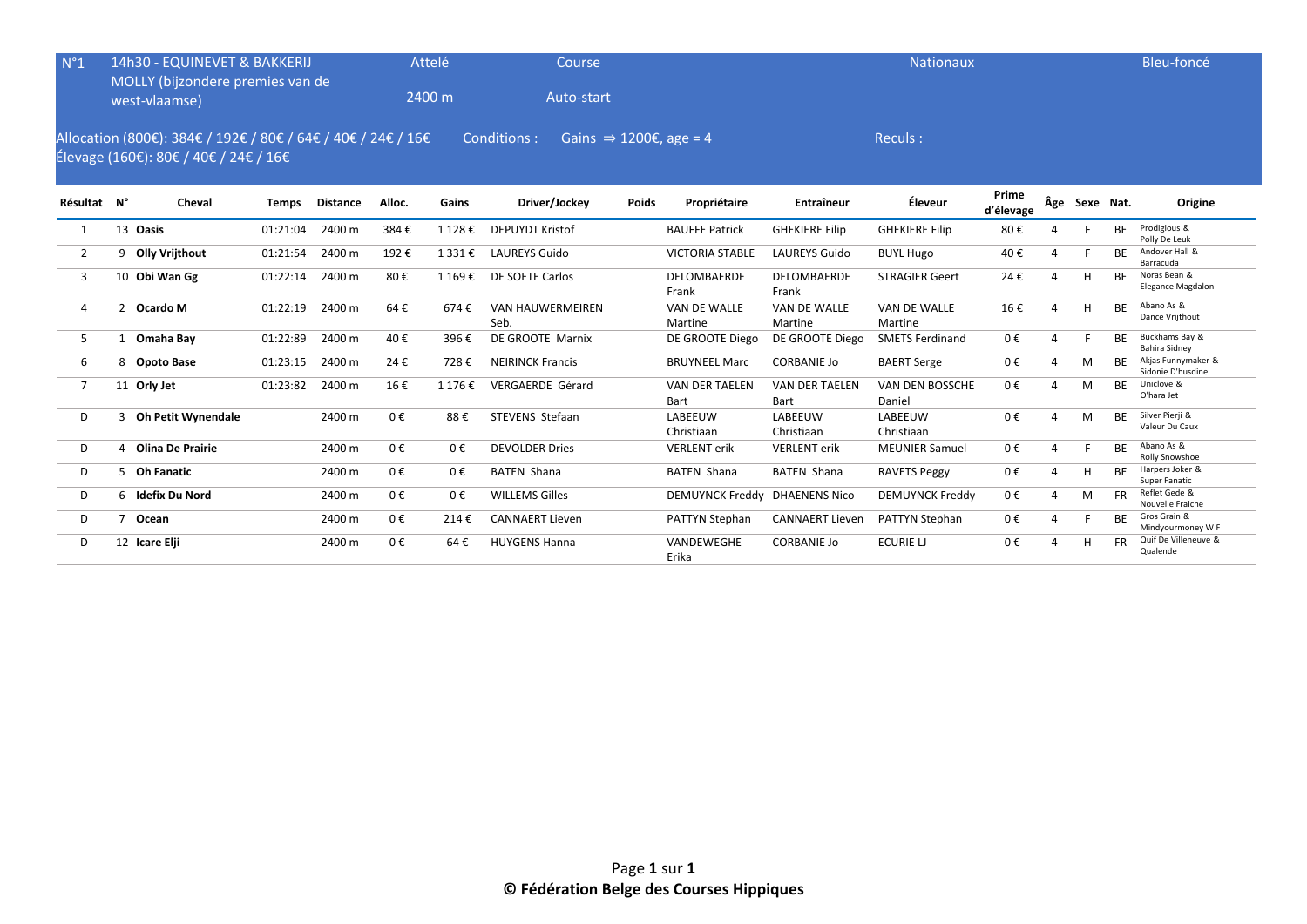| N°2            | 15h00 - BERT MAES (bijzondere<br>premies van de west-vlaamse) [A] |                                                                                                                       |              |                 |         | Attelé<br>2400 m | <b>Course</b><br>Auto-start         |              |                              |                              |                               | Vert-foncé         |                |               |           |                                         |
|----------------|-------------------------------------------------------------------|-----------------------------------------------------------------------------------------------------------------------|--------------|-----------------|---------|------------------|-------------------------------------|--------------|------------------------------|------------------------------|-------------------------------|--------------------|----------------|---------------|-----------|-----------------------------------------|
|                |                                                                   | Allocation (1000€): 480€ / 240€ / 100€ / 80€ / 50€ / 30€ / 20€ Conditions :<br>Élevage (200€): 100€ / 50€ / 30€ / 20€ |              |                 |         |                  | Gains $\Rightarrow$ 2500€, age >= 3 |              |                              |                              | <b>Reculs:</b>                |                    |                |               |           |                                         |
| Résultat N°    |                                                                   | Cheval                                                                                                                | <b>Temps</b> | <b>Distance</b> | Alloc.  | Gains            | Driver/Jockey                       | <b>Poids</b> | Propriétaire                 | Entraîneur                   | Éleveur                       | Prime<br>d'élevage |                | Âge Sexe Nat. |           | Origine                                 |
|                |                                                                   | 6 Nobel Mom                                                                                                           | 01:20:82     | 2400 m          | 480€    | 1465€            | <b>HUYGENS Hanna</b>                |              | <b>BRUYNEEL Marc</b>         | <b>CORBANIE Jo</b>           | <b>ROUSSEL Alain</b>          | 100€               |                | M             | <b>BE</b> | Prodigious &<br>Zigzag                  |
| $\overline{2}$ |                                                                   | <b>Monique D'hoeve</b>                                                                                                | 01:21:09     | 2400 m          | 240€    | 1954€            | <b>VANDENABEELE Floris</b>          |              | DE KETELAERE<br>Koen         | DE KETELAERE<br>Koen         | DE KETELAERE<br>Koen          | 50€                | 6              |               | <b>BE</b> | Queops &<br>Extreme Dream "e"           |
| 3              | 4                                                                 | <b>Nuclear Base</b>                                                                                                   | 01:21:24     | 2400 m          | 100€    | 686€             | PHLYPO Koen                         |              | PHLYPO Koen                  | <b>VAN GHELEWE</b><br>Bjorn  | <b>BAERT Serge</b>            | 30€                | 5              | H             | <b>BE</b> | Peps Dubrio &<br>Flying Charisma        |
| 4              |                                                                   | 11 Maestro Li                                                                                                         | 01:21:79     | 2400 m          | 80€     | 1 908€           | <b>VETS Jellis</b>                  |              | <b>VETS Jellis</b>           | <b>VETS Jellis</b>           | <b>ECURIE LI</b>              | 20€                | 6              | H             | <b>BE</b> | Falco Vrijthout &<br>Yessie Boshoeve    |
| 5              |                                                                   | <b>Lars Bouchouthoeve</b>                                                                                             | 01:22:55     | 2400 m          | 50€     | 1539€            | DE GROOTE Marnix                    |              | <b>BOUCHOUTHOEVE</b><br>Stal | <b>BOUCHOUTHOEVE</b><br>Stal | <b>VAN GOETHEM</b><br>Carl    | 0€                 | $\overline{ }$ | M             | <b>BE</b> | Saxo De Vandel &<br>Rusty Magdalon      |
| 6              |                                                                   | 5 Lina De Vie                                                                                                         | 01:22:59     | 2400 m          | 30€     | 927€             | <b>DEVOLDER Dries</b>               |              | VERMANDERE<br>Gabriel        | <b>DEVOLDER Dries</b>        | <b>GRIJP Willy</b>            | 0€                 |                |               | <b>BE</b> | Jasmin De Flore &<br>Tima De Vie        |
| 7              |                                                                   | 9 Miss Harper                                                                                                         | 01:23:41     | 2400 m          | 20€     | 2 082 €          | <b>LOIX Gunther</b>                 |              | <b>MEIRE Patrick</b>         | <b>MEIRE Patrick</b>         | <b>MEIRE Patrick</b>          | 0€                 | 6              |               | <b>BF</b> | Harpers Joker &<br>Chanel Williams      |
| 8              |                                                                   | 3 Loto D'hoeve                                                                                                        | 01:25:71     | 2400 m          | 0€      | 926€             | <b>BATEN Shana</b>                  |              | <b>HOUBEN Michele</b>        | <b>HOUBEN Michele</b>        | DE KETELAERE<br>Koen          | 0€                 |                | H             | <b>BE</b> | The Millionaire &<br>Olivia Rhode       |
| D              | $2^{\circ}$                                                       | <b>Fatih De Bruges</b>                                                                                                |              | 2400 m          | 0€      | 845€             | <b>NEIRINCK Francis</b>             |              | <b>VAN MEENEN</b><br>Leopold | <b>VAN MEENEN</b><br>Leopold | <b>VAN MEENEN</b><br>Leopold  | 0€                 | $\overline{7}$ | H             | <b>FR</b> | Lutin Malin &<br>Parme Des Noues        |
| D              | 8                                                                 | Na'ilah Jo                                                                                                            |              | 2400 m          | $0 \in$ | 809€             | VAN DEN BERGH Lore                  |              | <b>STABLES JLF</b>           | <b>STABLES JLF</b>           | <b>VAN DEN BERGH</b><br>Frank | 0€                 | 5              |               | <b>BE</b> | Prodigious &<br>Dream Bolets            |
| D              |                                                                   | 10 Grandioso River                                                                                                    |              | 2400 m          | 0€      | 2 185 €          | <b>LEMBRECHTS Robin</b>             |              | <b>LEMBRECHTS</b><br>Robin   | <b>LEMBRECHTS</b><br>Robin   | <b>VERPOORTEN Luc</b><br>Xm   | 0€                 | 6              | H             | <b>FR</b> | Norginio &<br><b>Babette Du Roumois</b> |

*Dopage Contrôlé : Monique D'hoeve*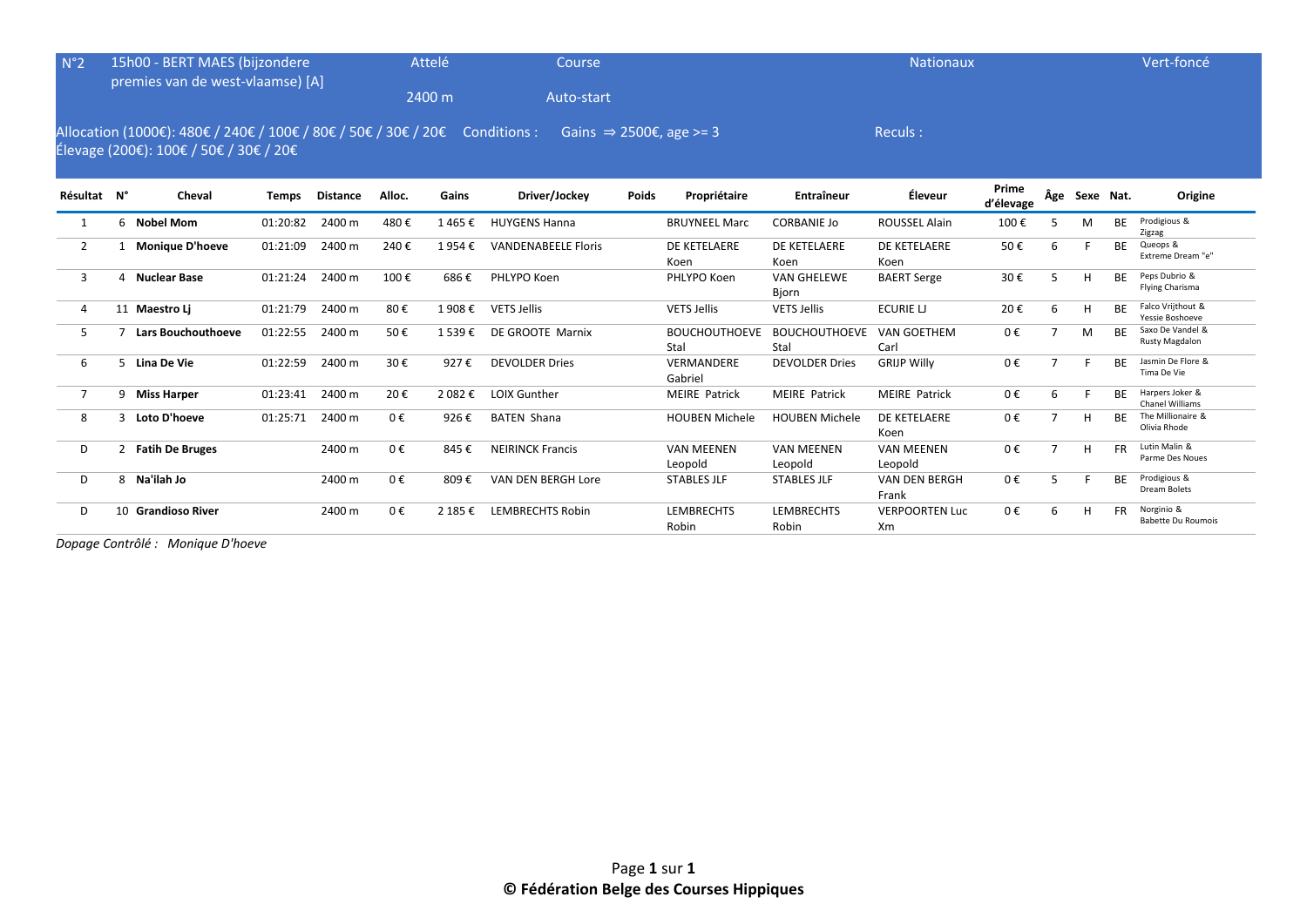| N°3            |    | 16h00 - BERT MAES (bijzondere<br>premies van de west-vlaamse) [B]                                                     |              |                 |         | Attelé   | Course                     |              |                                     |                                    | <b>Nationaux</b>             |                    |     |           |           | Rouge                                      |
|----------------|----|-----------------------------------------------------------------------------------------------------------------------|--------------|-----------------|---------|----------|----------------------------|--------------|-------------------------------------|------------------------------------|------------------------------|--------------------|-----|-----------|-----------|--------------------------------------------|
|                |    |                                                                                                                       |              |                 |         | 2400 m   | Auto-start                 |              |                                     |                                    |                              |                    |     |           |           |                                            |
|                |    | Allocation (1000€): 480€ / 240€ / 100€ / 80€ / 50€ / 30€ / 20€ Conditions :<br>Élevage (200€): 100€ / 50€ / 30€ / 20€ |              |                 |         |          |                            |              | Gains $\Rightarrow$ 2500€, age >= 3 |                                    | Reculs:                      |                    |     |           |           |                                            |
| Résultat N°    |    | Cheval                                                                                                                | <b>Temps</b> | <b>Distance</b> | Alloc.  | Gains    | Driver/Jockey              | <b>Poids</b> | Propriétaire                        | Entraîneur                         | Éleveur                      | Prime<br>d'élevage | Âge | Sexe Nat. |           | Origine                                    |
| 1              | 8  | Nekarare De Jeb                                                                                                       | 01:20:08     | 2400 m          | 480€    | 2 010€   | <b>NEIRINCK Francis</b>    |              | <b>BELLAIGUE Jb</b>                 | <b>CORBANIE Jo</b>                 | <b>BELLAIGUE Jb</b>          | 100€               | 5   |           | <b>BE</b> | Very Well Jet &<br>Victoire De Mut         |
| $\overline{2}$ |    | <b>Noble November</b>                                                                                                 | 01:20:17     | 2400 m          | 240€    | 1461€    | <b>VERCAMMEN Patrick</b>   |              | VERCAMMEN<br>Patrick                | VERCAMMEN<br>Patrick               | VERCAMMEN<br>Patrick         | 50€                | 5   |           | <b>BE</b> | Russel November &<br>Jarka                 |
| 3              | 5  | Ganovar                                                                                                               | 01:20:30     | 2400 m          | 90€     | 951€     | <b>VANDENEYCKEN Guy</b>    |              | VANDENEYCKEN<br>Guy                 | VANDENEYCKEN<br>Guy                | <b>WAUTHIER Bruno</b>        | 25€                | 6   | H         | <b>FR</b> | Artiste De Joudes &<br>Oha Josselyn        |
| 3              |    | 11 Enzo De Bruges                                                                                                     | 01:20:30     | 2400 m          | 90€     | 2 5 6 9€ | <b>VANDENABEELE Floris</b> |              | <b>VAN MEENEN</b><br>Leopold        | <b>VAN MEENEN</b><br>Leopold       | <b>VAN MEENEN</b><br>Leopold | 25€                | 8   | H         | <b>FR</b> | Jardy &<br>Parme Des Noues                 |
| 5              |    | <b>Nabanos Dhm</b>                                                                                                    | 01:20:43     | 2400 m          | 50€     | 720€     | <b>VANDE WALLE STIJN</b>   |              | <b>VANDE WALLE</b><br><b>STIJN</b>  | <b>VANDE WALLE</b><br><b>STIJN</b> | D'HOORE Mario                | 0€                 |     | H         | <b>BE</b> | Abano As &<br>Cecile Pp                    |
| 6              | 10 | Nana Rose                                                                                                             | 01:20:71     | 2400 m          | 30€     | 2 208€   | <b>STEVENS Stefaan</b>     |              | ADRIAENSSENS<br>Gerrit              | <b>ADRIAENSSENS</b><br>Gerrit      | ADRIAENSSENS<br>Gerrit       | 0€                 | 5   |           | <b>BE</b> | Tucson &<br><b>Ramling Rose</b>            |
| $\overline{7}$ |    | 6 Napoleon                                                                                                            | 01:21:18     | 2400 m          | 20€     | 936€     | D'HAESE Andy               |              | D'HAESE Herman                      | D'HAESE Andy                       | DE RIJKER Koen               | 0€                 |     | H         | <b>BE</b> | Castore Gas &<br>Amor Lindeveld            |
| 8              |    | <b>Kisjronel Poppe</b>                                                                                                | 01:22:02     | 2400 m          | $0 \in$ | 1 787 €  | POPPE Ronny                |              | POPPE Ronny                         | POPPE Ronny                        | POPPE Ronny                  | 0€                 | 8   |           | <b>BE</b> | Norginio &<br>Angel Lindeveld              |
| 0              | 4  | Kojack                                                                                                                |              | 2400 m          | $0 \in$ | 974€     | <b>DEPUYDT Kristof</b>     |              | <b>DELAERE Luc</b>                  | <b>DELAERE Luc</b>                 | <b>DELAERE Luc</b>           | 0€                 | 8   | Н         | <b>BF</b> | Momo Axe &<br>History D'honte              |
| D              | q  | Obiwan                                                                                                                |              | 2400 m          | $0 \in$ | 2 030€   | VAN HELLEPUTTE Jonas       |              | <b>PEETERMANS Dirk</b>              | <b>PEETERMANS Dirk</b>             | <b>PEETERMANS Dirk</b>       | 0€                 |     | н         | ВE        | Abano As &<br>Frezia Magdalon li           |
| <b>NP</b>      |    | <b>Honneur Elve</b>                                                                                                   |              | 2400 m          | 0€      | 829€     | <b>DIERICKX Ingbert</b>    |              | <b>LANNOO Marc</b>                  | <b>DIERICKX Ingbert</b>            | <b>LANNOO Marc</b>           | 0€                 |     | H         |           | Quif De Villeneuve &<br>Une Fee De Morchie |

Honneur Elve *: Suspension 05/06/2022 - 20/06/2022*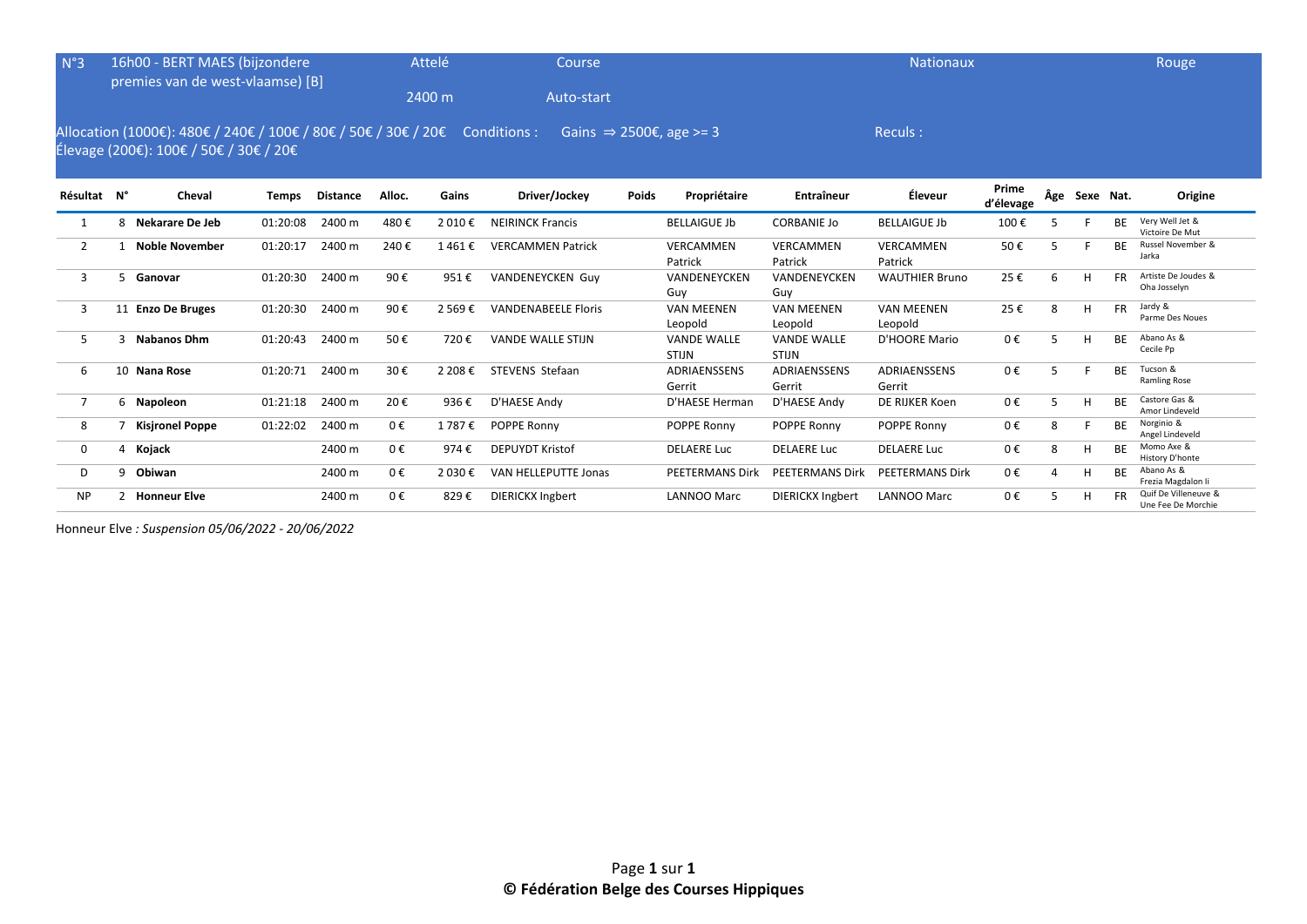| $N^{\circ}4$   | 17h00 - CATERING VERKINDERE<br>(amateurs)                                                                                                                                                                              |                       |          |                 |        | Attelé  | Course                           |       |                                      |                                   | Inter. Priorité belges               |                    |                |               |           | Rose                                    |
|----------------|------------------------------------------------------------------------------------------------------------------------------------------------------------------------------------------------------------------------|-----------------------|----------|-----------------|--------|---------|----------------------------------|-------|--------------------------------------|-----------------------------------|--------------------------------------|--------------------|----------------|---------------|-----------|-----------------------------------------|
|                |                                                                                                                                                                                                                        |                       |          |                 |        | 2400 m  | Auto-start                       |       |                                      |                                   |                                      |                    |                |               |           |                                         |
|                | Allocation (1200€): 576€ / 288€ / 120€ / 96€ / 60€ / 36€ / 24€ Conditions :<br>Gains $\Rightarrow$ 7500€, age >= 3, driver :<br>Élevage (240€): 120€ / 60€ / 36€ / 24€<br>amateur/amatrice - amateur/amatrice étranger |                       |          |                 |        |         |                                  |       |                                      |                                   | Reculs:                              |                    |                |               |           |                                         |
| Résultat N°    |                                                                                                                                                                                                                        | Cheval                | Temps    | <b>Distance</b> | Alloc. | Gains   | Driver/Jockey                    | Poids | Propriétaire                         | Entraîneur                        | Éleveur                              | Prime<br>d'élevage |                | Âge Sexe Nat. |           | Origine                                 |
| 1              |                                                                                                                                                                                                                        | 11 Maven Bolets       | 01:18:82 | 2400 m          | 576€   | 6 099€  | <b>VAN RIET Nico</b>             |       | <b>STAL BOLETS</b>                   | <b>CORBANIE Jo</b>                | <b>VAN RIET Jean</b><br>Pierre       | 120€               | 6              |               | <b>BE</b> | Yarrah Boko &<br>Geena Merett           |
| $\overline{2}$ |                                                                                                                                                                                                                        | 2 Kojak D'hoeve       | 01:18:87 | 2400 m          | 288€   | 7 054€  | <b>GEIREGAT Nico</b>             |       | DE KETELAERE<br>Koen                 | DE KETELAERE<br>Koen              | DE KETELAERE<br>Koen                 | 60€                | 8              | н             | <b>BF</b> | Probes Star &<br>Olivia Rhode           |
| 3              |                                                                                                                                                                                                                        | 7 Mounac Lolas        | 01:19:10 | 2400 m          | 120€   | 6 053 € | <b>LAUREYS Jef</b>               |       | LEMBRECHTS<br>Robin                  | <b>LEMBRECHTS</b><br>Robin        | DE RIJCK Wim                         | 36€                | 6              | H             | <b>BF</b> | Norginio &<br>Namouna                   |
| $\overline{4}$ |                                                                                                                                                                                                                        | 1 Newt Vrijthout      | 01:19:11 | 2400 m          | 96€    | 7527€   | VAN POLLAERT Piet                |       | M L F SOLUTIONS<br>COMM-V            | <b>GHEKIERE Filip</b>             | <b>BUYL Hugo</b>                     | 24€                | 5              | H             | <b>BE</b> | Orlando Vici &<br>Go Love Vrijthout     |
| 5              |                                                                                                                                                                                                                        | 6 French Kiss Hr      | 01:19:83 | 2400 m          | 60€    | 6 358€  | <b>ENGELEN Tom</b>               |       | <b>BRUYNEEL Marc</b>                 | <b>CORBANIE Jo</b>                |                                      | 0€                 | $\overline{7}$ | H             | DF        | Look De Star &<br><b>Elusive Melody</b> |
| 6              |                                                                                                                                                                                                                        | 4 Love You Br         | 01:20:16 | 2400 m          | 36€    | 6577€   | <b>RUIZ RODRIGUEZ</b><br>Gonzalo |       | MATIC VOF                            | MATIC VOF                         | <b>BRONCKAERS</b><br>Ronny           | 0€                 | $\overline{7}$ | H             | <b>BE</b> | Zar As &<br>Sarda Br                    |
| $\overline{7}$ |                                                                                                                                                                                                                        | 8 Mr Brown            | 01:20:48 | 2400 m          | 24€    | 7 205€  | <b>KRIECKEMANS Gabriel</b>       |       | <b>KRIECKEMANS</b><br>Gabriel        | <b>KRIECKEMANS</b><br>Gabriel     | <b>KRIJNEN Johnny</b>                | 0€                 | 6              | H             | <b>RF</b> | Harpers Joker &<br>Casey Heikant        |
| 8              |                                                                                                                                                                                                                        | 3 Legende Li          | 01:21:20 | 2400 m          | 0€     | 7 386€  | <b>BOGAERT WIM</b>               |       | NIJS Jan                             | NIJS Jan                          | <b>ECURIE LJ</b>                     | 0€                 | 7              |               | <b>BF</b> | Falco Vrijthout &<br>Yessie Boshoeve    |
| $\mathbf 0$    |                                                                                                                                                                                                                        | 10 Noble D'or         |          | 2400 m          | 0€     | 5 508€  | <b>DEMOULIN Beatrice</b>         |       | <b>VERHAERT Eric</b>                 | <b>LAUREYS Guido</b>              | <b>DECOCK Pieter</b>                 | 0€                 | 5              | н             | <b>BE</b> | Offshore Dream &<br><b>Beno Lobell</b>  |
| $\mathbf 0$    |                                                                                                                                                                                                                        | 13 Kara Bouchouthoeve |          | 2400 m          | 0€     | 4 586€  | VAN GOETHEM Carl                 |       | <b>BOUCHOUTHOEVE</b><br>Stal         | <b>BOUCHOUTHOEVE</b><br>Stal      | VAN GOETHEM<br>Carl                  | 0€                 | 8              |               | <b>BE</b> | Quaker Jet &<br><b>Rusty Magdalon</b>   |
| D              |                                                                                                                                                                                                                        | 5 Nikske Slipper      |          | 2400 m          | 0€     | 6 914 € | <b>DEMUYNCK Freddy</b>           |       | <b>FELIX CLEEREN</b><br>(ERFGENAMEN) | <b>GHEKIERE Filip</b>             | <b>FELIX CLEEREN</b><br>(ERFGENAMEN) | 0€                 | 5              |               | <b>BF</b> | Prodigious &<br>Feline Butterfly        |
| D              |                                                                                                                                                                                                                        | 9 Miss Photo          |          | 2400 m          | 0€     | 5755€   | <b>ARICKX Carlo</b>              |       | 'T SOULISTJE Ecurie CORBANIE Jo      |                                   | <b>VAN RUYTEGHEM</b><br>Livien       | 0€                 | 6              |               | <b>BF</b> | Open The Sky &<br>Cvr Photo             |
| D              |                                                                                                                                                                                                                        | 12 Nouragan           |          | 2400 m          | 0€     | 3 006 € | <b>LANNOO Christ</b>             |       |                                      | DE STROPER Johny DE STROPER Johny | DE STROPER Johny                     | 0€                 | 5              | M             | <b>BE</b> | Buckhams Bay &<br>Yaela Transs R        |